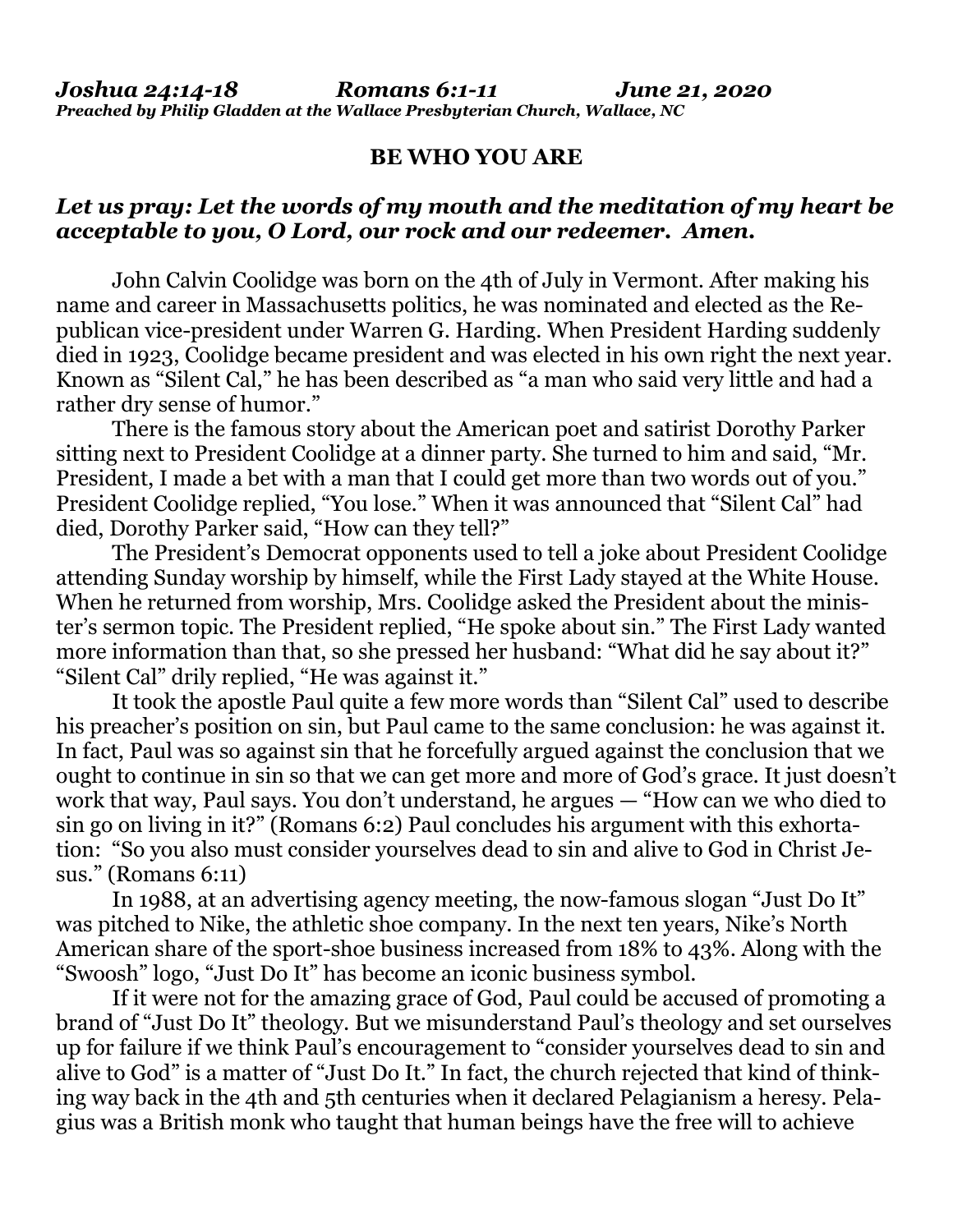perfection on their own, without divine grace. His logic ran this way: God wouldn't command us humans to do the impossible. God commands us to fulfill his law. Therefore, it must be possible for us humans to fulfill God's commandments perfectly. One source puts it this way: "Pelagius accepted no excuse for sinful behavior and taught that all Christians, regardless of their station in life, should live unimpeachable, sinless lives."<sup>1</sup>

In other words, "Just Do It." Or, to be more accurate, "Just *Don't* Do It." That's a nifty, short sermon, right in line with "Silent Cal's" summary of the preacher's stance on sin: "He was against it." But, the reality is, if I simply stood here today and exhorted you about sin "Just Don't Do It!" that would not be good news. When it comes to living a life pleasing to God, it would not be good news, if "Just Don't It" depended solely on our own efforts. Instead of good news, we would be frustrated again and again.

We would be frustrated again and again because sin is persistent and sneaky and seductive. Paul is not necessarily talking about the individual actions in our lives that we call "sins." [Even then, we get caught up in sinning. It's almost impossible, once we start naming our own sins, to keep from thinking about other people and concluding, "Well, I may not be perfect, but at least I don't do *that*!" And, just like that, sin grabs us!] No, Paul is talking about a way of life, an orientation toward or away from God.

Sin is pernicious in our lives, because it can get us either way. Either we claim to be better than we actually are (usually in a very humble way) or we try to avoid responsibility for our behavior. Two examples:

\* The first example is John Bright, who was a 19th century English radical politician. He was at odds with and a critic of the British Prime Minister Benjamin Disraeli. Bright's scathing criticism of Disraeli was this: "He is a self-made man, who worships his creator." That's a pretty good description of what the apostle Paul is warning against when he writes about sin and grace in this section of his letter to the Romans. The temptation is to think we know better, that we can somehow achieve "the good life" by our own efforts, that we can somehow measure up to God's standards by the strength of our own will, and therefore make God indebted to us. But, Paul says, that only leads to us worshiping our creator as "self-made people," rather than worshiping and serving the one true God.

\* The second example is Geraldine, the character of the preacher's wife, made famous by the comedian Flip Wilson. In 1969, Flip Wilson released his album called "The Devil Made Me Buy This Dress." In the skit, Geraldine returns home from shopping and her preacher husband asks her why she bought such an expensive dress. "The devil made me do it," Geraldine replies. The devil followed her down the street, forced her to look in the window of the dress shop, told her how good she looked in the dress, and forced her to sign her husband's name on the check. And, just like that, "The devil made me do it" became a handy excuse.

But Flip Wilson didn't invent that excuse. It goes all the way back to the Garden of Eden, when Adam and Eve both passed the buck and refused to take responsibility. "The devil made me do it" is exactly what the apostle Paul is arguing against when he writes, "How can we who died to sin go on living in it? Do you not know that all of us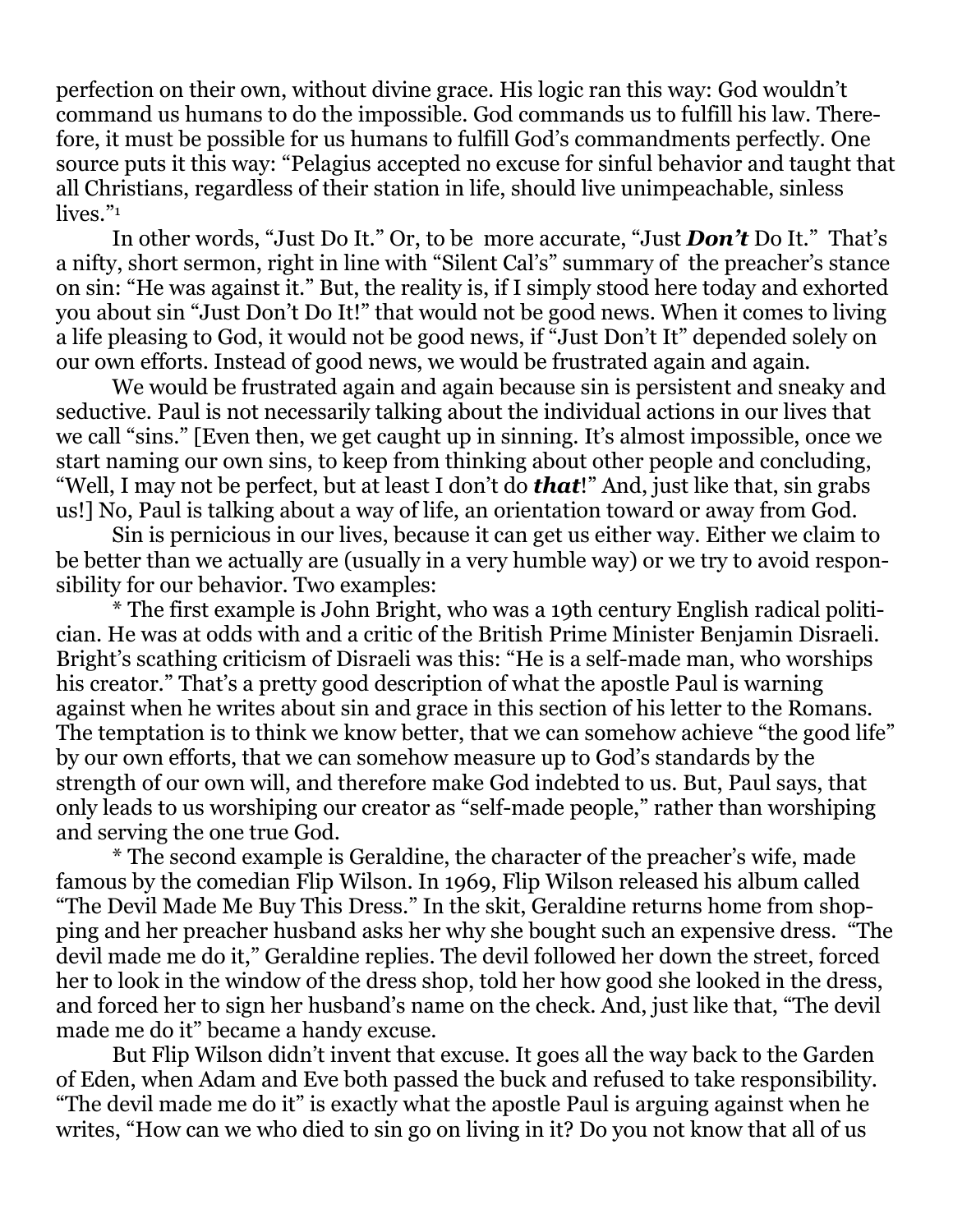who have been baptized into Christ Jesus were baptized into his death? We know that our old self was crucified with him so that the body of sin might be destroyed, and we might no longer be enslaved to sin." (Romans 6:2-3, 6)

Have you ever heard the phrase "being between Scylla and Charybdis"? It's akin to being "between a rock and a hard place," or being "between the devil and the deep blue sea." In Greek mythology, Scylla was a dreaded six-headed sea monster on one side of a narrow strait. Charybdis was a dangerous whirlpool on the other side. Sailors had to navigate carefully between the two dangers — move too far away from one and the other one would get you. The Greek heroes Aeneas, Jason, and Odysseus all had to make their way between Scylla and Charybdis.

That's the situation we find ourselves in when we try to navigate life without depending on God's amazing grace in Jesus Christ. We have to steer carefully between the Scylla of self-righteousness that comes from thinking we can do it all on our own and the Charibdys of passing the buck and not confessing and accepting the responsibility of our lives and actions.

If that seems like too bleak a picture, Paul offers us good news! "Therefore we have been buried with [Christ] by baptism into death, so that, just as Christ was raised from the dead by the glory of the Father, so we too might walk in newness of life . . . But if we have died with Christ, we believe that we will also live with him." (Romans 6:4, 8)

It's not too much of a simplification to say that, in his letters, Paul first writes about God's amazing grace in the life, death, and resurrection of Jesus Christ. Then, and only then, does Paul offer his moral and ethical advice to the followers of Jesus Christ — Paul's "Just Do It" campaign, if you will. So, you will notice, only after Paul tells the Roman Christians (and us) about how Christ's death has broken the power of sin and how we share in that victory and power by being baptized into Christ's death, does Paul get around to saying, "So you also must consider yourselves dead to sin and alive to God in Christ Jesus." (Romans 6:11)

In so many words, Paul tells us "Be who you are" — not by the power of your own good intentions, not by racking up human accomplishments, not by keeping score in order to make yourself look better than other people, not by trying to put God into your debt. No, Paul says, "Be who you are" as believers who have been baptized into the death of Jesus Christ and given the gift of new life.

The "new life" comes to us a gracious gift from God. We do nothing to earn it, but it comes with a call and a claim upon our lives. That's why Paul asks, "How can we who died to sin go on living in it?" (Romans 6:2) As I was working on this sermon, I came across an interesting quotation from Dolly Parton, who said, "Find out who you are and do it on purpose." That's actually a pretty good commentary on these verses from Romans 6. Paul says, "Find out who you are . . ." You are a beloved child of God, you are baptized, you are claimed and marked as Christ's own forever, you are a product of the grace of God. "Do it on purpose . . ." "So you also must consider yourselves dead to sin and alive to God in Christ Jesus" — not by virtue of what you do on your own, but as a result of God's amazing grace in Jesus Christ.